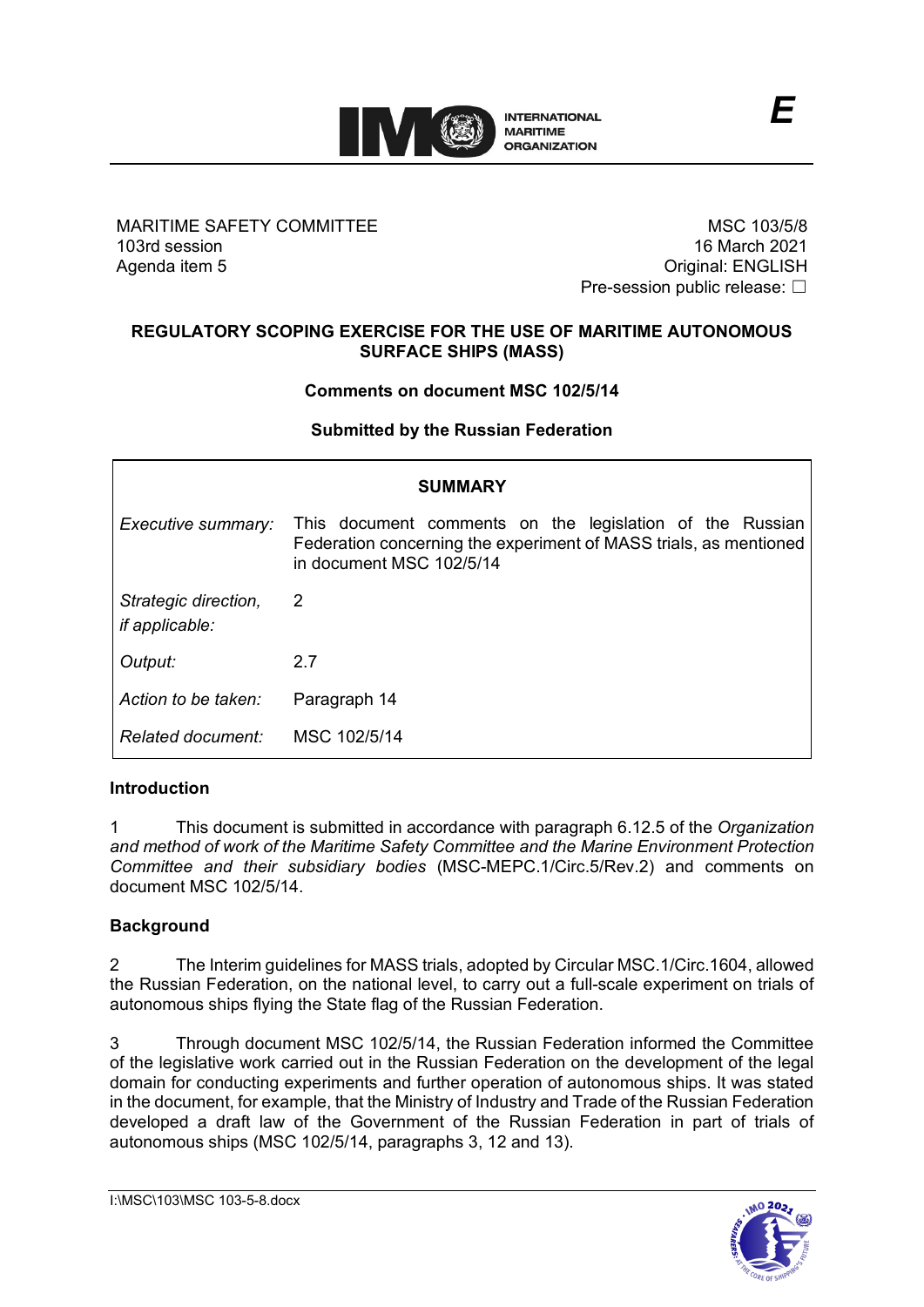4 The Russian Federation intends to inform the Committee, through this note, on the progress achieved in developing the legislative domain for trials of autonomous ships in the Russian Federation.

#### **Legal regulation of autonomous ship trials in the Russian Federation**

5 The Government of the Russian Federation, in its Order No. 2031 "On Carrying Out the Experiment on Trials of Autonomous Ships Flying the State Flag of the Russian Federation", dated 5 December 2020, established that an experiment on trials of autonomous ships flying the State flag of the Russian Federation would be carried out in the period from 10 December 2020 to 31 December 2025. The Order establishes the provision on the experiment on trials of autonomous ships flying the State flag of the Russian Federation defining the conditions and the procedure for the experiment.

6 The purpose and objectives of the experiment are as follows:

- .1 practical test run of the systems and processes of the automated and remote control of an autonomous ship during navigation in various areas;
- .2 identifying the actual performance efficiency of the autonomous navigation system;
- .3 refinement of technical solutions of the autonomous navigation system; and
- .4 confirmation whether an autonomous ship can be operated in the designated areas.

7 For the purpose of the experiment, the Federal Agency for Maritime and River Transport has promulgated, on its official Internet website, the recommendations on application of the International Regulations for Preventing Collisions at Sea, 1972 (COLREG 1972), by autonomous ships operators. The above recommendations are, generally, in line with the draft recommendations set out in the appendix to document MSC 102/5/14.

8 Autonomous ships operators take part in the experiment on a voluntary basis and at their own expense. Before the start of the experiment, an autonomous ship operator shall agree the programme of the autonomous ship trials and, after completing the trials, submit the outcome of the autonomous ship trials to the Federal Agency for Maritime and River Transport for consideration and conclusions. To take part in the experiment, an autonomous ship operator shall submit a request for each autonomous ship to take part in the experiment to the Federal Agency for Maritime and River Transport 20 working days prior to the commencement of the autonomous ship trials.

9 Within 10 days after receiving the request, the Federal Agency for Maritime and River Transport carries out a safety assessment of the autonomous ship trials (based on the documents submitted) and takes a decision on agreeing the autonomous ship trials, provided the following conditions are met:

- .1 the applicant is the operator of the autonomous ship;
- .2 the autonomous ship has a valid certificate on the right to fly the State flag of the Russian Federation;
- .3 the autonomous ship has a valid classification certificate;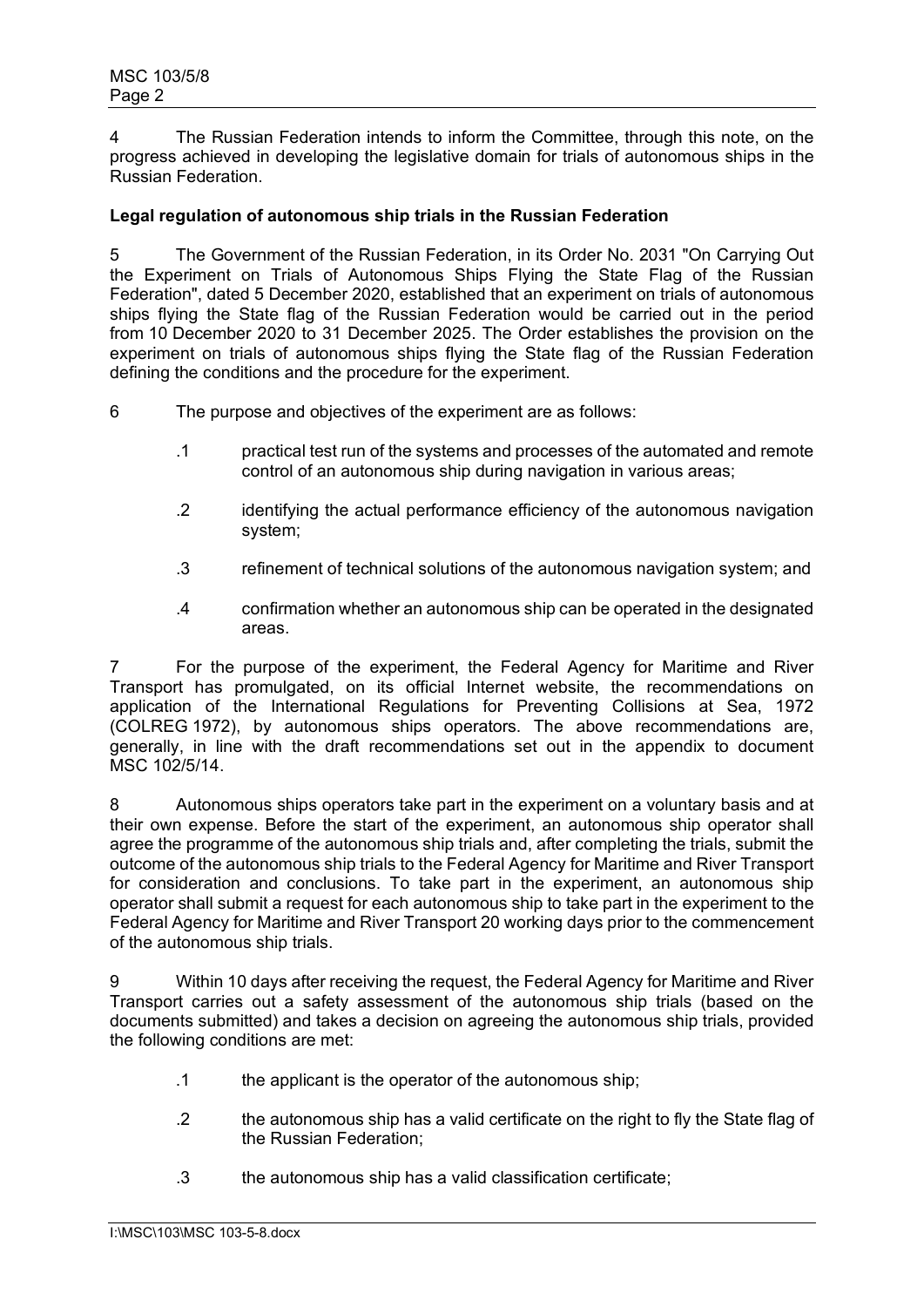- .4 the permitted area of navigation for the autonomous ship corresponds to the assigned area of navigation;
- .5 the trials of the autonomous ship in the assigned area are safe for the autonomous ship itself and for other ships operating in the area and for the environment; and
- .6 an autonomous navigation system is installed on board the ship.

10 The autonomous ship trials programme, as developed by the autonomous ship operator, shall include:

- .1 the interaction procedure between the officials of the autonomous ship operator, responsible for the autonomous ship trials and its safety, and the autonomous ship crew members and shore facilities;
- .2 methods of operational communication with the autonomous ship and operator officials and shore facilities responsible for the autonomous ship trials; and
- .3 assessment of risks regarding the safety of shipping and environment protection, caused by the autonomous ship trials, the measures developed to mitigate such risks.
- 11 In executing the autonomous ship trials, the autonomous ship operator shall:
	- .1 carry out the autonomous ship trials within the assigned areas and during the periods agreed with the Federal Agency for Maritime and River Transport;
	- .2 prior to the commencement of the autonomous ship trials, identify the risks for the safety of shipping and the environment, caused by the autonomous ship trials, to implement measures to mitigate such risks;
	- .3 to constantly monitor the safety of the autonomous ship trials and to stop the autonomous ship trials in case of threats emerging to the safety of the autonomous ship navigation or to the safety of other ships in the assigned area, until such threats are eliminated;
	- .4 to ensure compliance with the requirements of the international instruments and the legislation of the Russian Federation in the sphere of safety of shipping and environment protection against pollution from ships;
	- .5 to take into account human factor as a key element of the automatic and remote control systems of autonomous ship, to instruct the crew of the autonomous ship and the experts outside the ship taking part in the autonomous ship control of the peculiarities of the autonomous ship trials and of the existing risks;
	- .6 to take measures to ensure cyber safety and fail safety of the automatic and remote control systems of autonomous ships; and
	- .7 prior to the autonomous ship trials, to inform on the autonomous ship trials the cargo owners whose cargo is transported on the autonomous ship, insurers who have insured the autonomous ship, seaport harbour masters in whose areas (on approaches thereto) the autonomous ship is navigating, seaport operators of vessel traffic systems in whose areas (on approaches thereto) the autonomous ship is navigating.